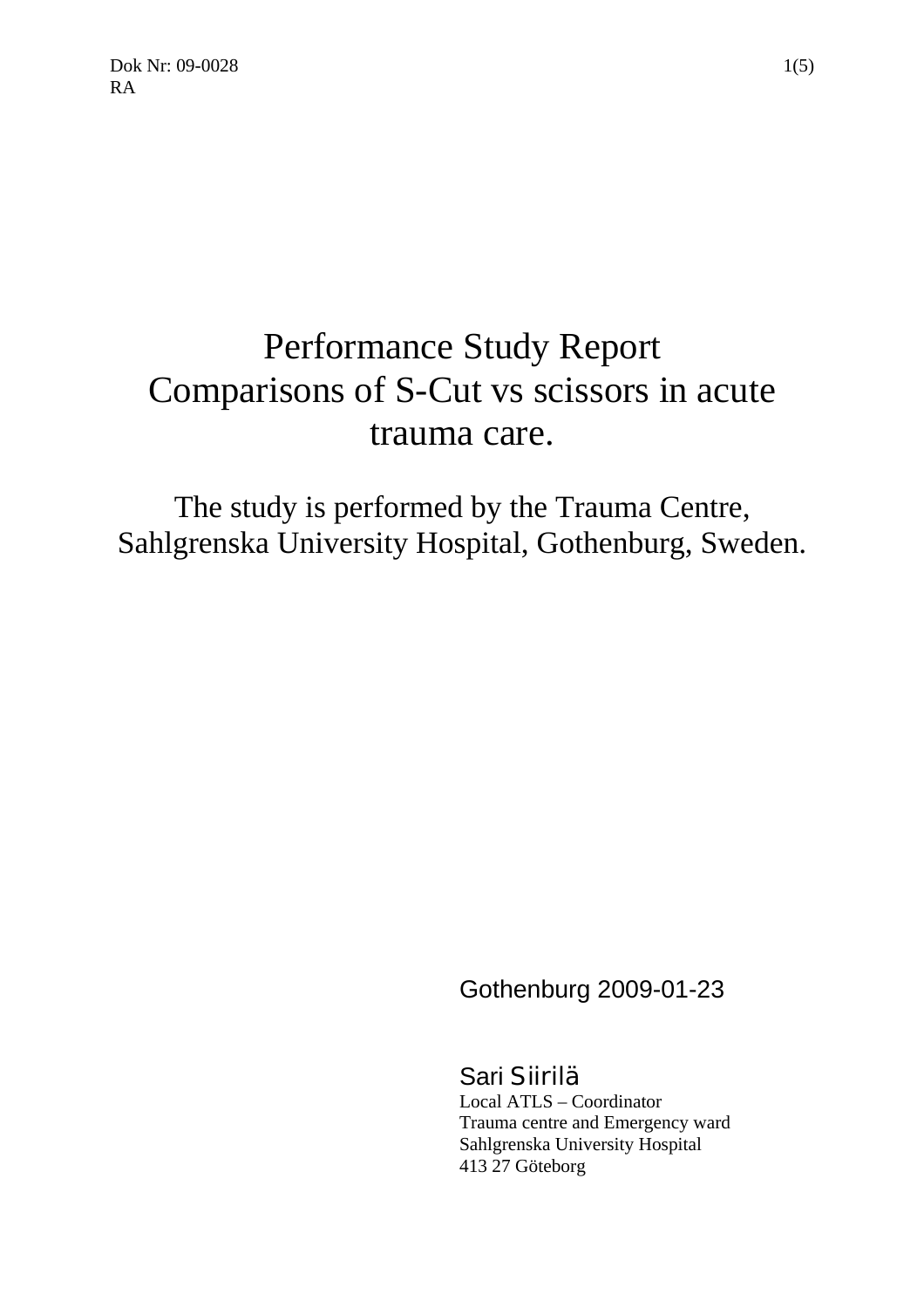# **Abstract**

In collaboration with Per Örtenwall senior lecturer, head of trauma surgery team, Sahlgrenska university hospital in Gothenburg a time performance study was carried out to compare and examine results of the use of the S-Cut and ordinary scissors in acute trauma situations.

The practical aspects of the study were performed by ordinary staff at the Trauma centre of Sahlgrenska university hospital, Gothenburg. The staff is experienced in the use of both scissors and S-CUT. Clothes used in the time study performed were samples of the Swedish defence force, in this case motorjacket and trouser, both winter lined.

The results demonstrate that using the S-Cut is much faster and saves significant time. Moreover the staff reported that S-CUT is much more efficient and pleasant to work with. With S-CUT one does not need to use muscle force to cut up coarser clothing, which is a must when using scissors.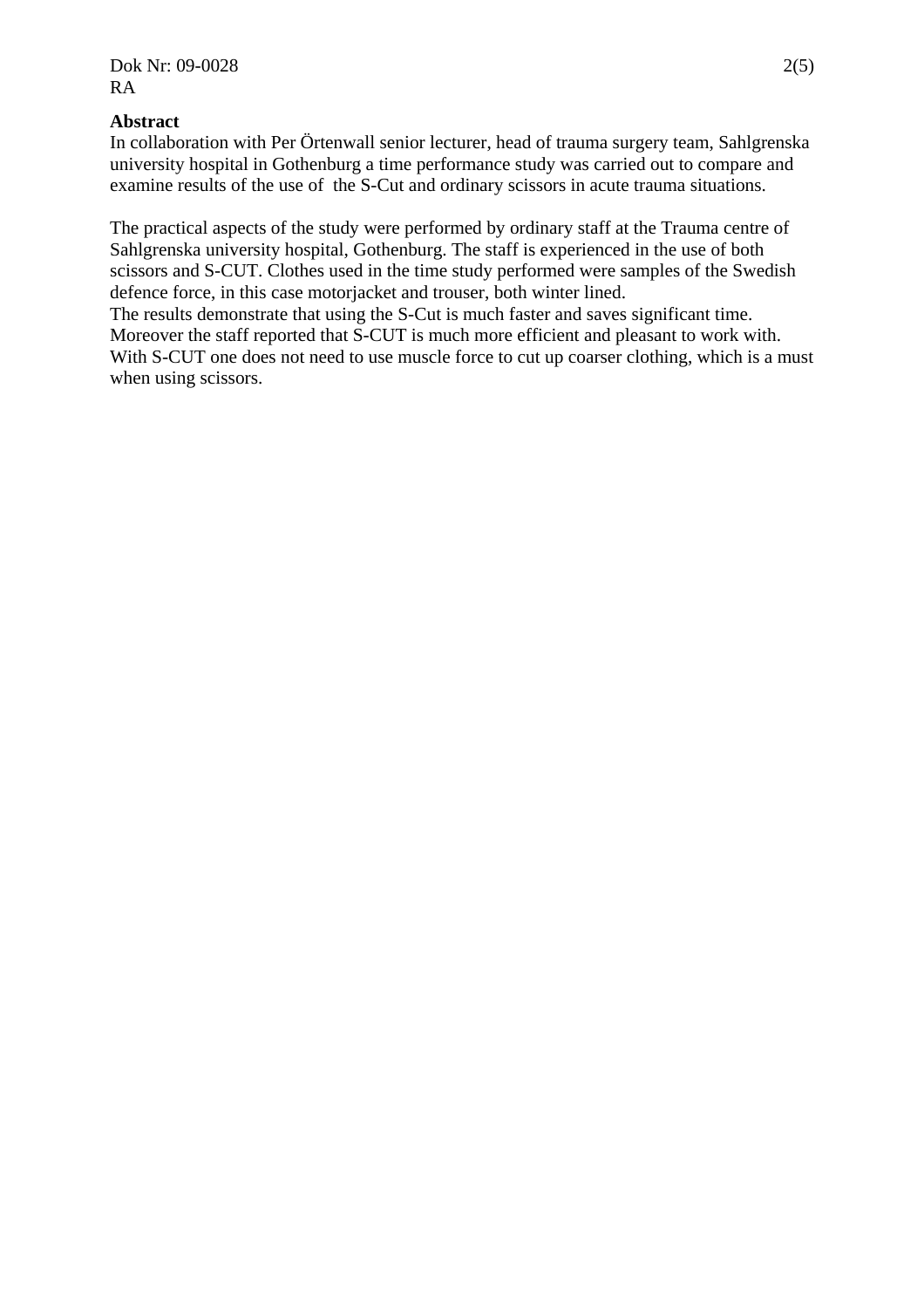# **Background**

The emergency cutting tool, S-CUT, is used in trauma and emergency situations to quickly remove clothing or such like, in order to detect injuries without needing to change the patient's position and thereby to risk further damage or unnecessary sufferings. When Sahlgrenska university hospital Gothenburg made a test of an S-CUT prototype in 2006, they realized that it went considerably faster and that the S-Cut was smoother for both patient and staff. Since then the S-CUT is an established standard tool in the hospitals trauma department's organization. In collaboration with Per Örtenwall senior lecturer, head of team trauma surgery - Sahlgrenska university hospital Gothenburg, a time performance study was established in order to academically study the comparison of S-Cut and scissors. The study was established to examine, verify and report the results



Before the introduction of S-Cut, special scissors (as pictured) were used to free the patient of clothing in order to start investigations and subsequent treatment. There are no earlier studies available that verifies the time it takes to release patients from clothing.



The emergency cutting tool S-CUT has been in the market a few years. The S-Cut is used to smoothly cut open the patient clothing to free the patient body for investigations and treatment. S-Cut replaces scissors, cutters, knifes and alike tools. S-CUT decreases the risk of unintentional injury of the patient, it also decreases the staff encumbrance as it only requires a small force in order to use. By end of 2008 the S-Cut tool was in service by 90% of the emergency hospitals and 40% of ambulances in Sweden.

The performance study was established to demonstrate if the use of S-Cut versus scissors would result in time differences at the release of a trauma patients clothing as to enable the first acute investigation and treatment.

# **Hypothesis**

The test will show that:

• With the S-CUT cutting tool a full body assessment can start faster than if using scissors to uncover clothing of trauma patients.

## **Method**

Testings and studies were carried out at the emergency room, Sahlgrenska university hospital, Gothenburg. The persons that carried out the tests and studies were staff from the trauma centre that normally performs this kind of work in their everyday services.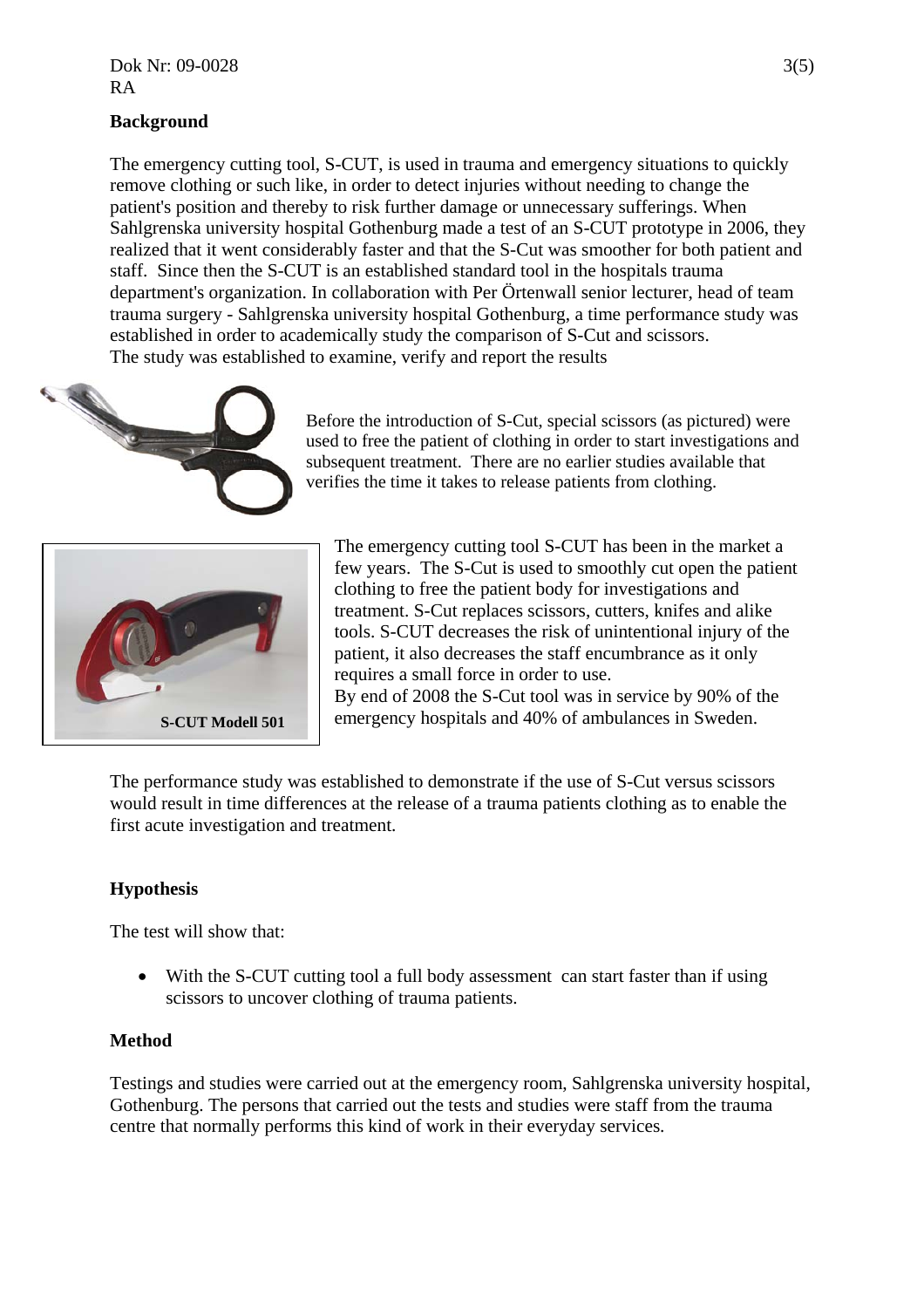Dok Nr: 09-0028 4(5) RA

The clothes used in the time study were samples of the Swedish defence's motorjacket and trousers, winter lined.



The measure of time begins when" the patient" lies on the stretcher in the emergency room and the appropriate staff stood ready to release the patient from clothes. The stopwatch was stopped when all clothing was opened on the front of the body with access to the patient.

#### **Study**

The study included four patients using the S-Cut and four patients using scissors. The S-Cut had a new circular cutting blade before the testing started. The cutting blade was rotated to a new cutting part of the blade after each patient. The new part of the cutting blade was indicated with a permanent marker felt pen. A pair of new scissors was used when the time study started and the same pair of scissors was used in all four occasions.

The trauma centre at Sahlgrenska University hospital Gothenburg, recorded the the performance study by text and video.

The staff of the acute services performed the moments following the table below.

| The Swedish<br>defence's<br>motorjacket<br>and trousers,<br>winter lined | <b>S-CUT</b> | <b>Scissor</b> | Difference in<br>time |
|--------------------------------------------------------------------------|--------------|----------------|-----------------------|
| Person 1 och 2                                                           | 41 sek       | 99 sek         | 59 sek                |
|                                                                          |              |                |                       |
| Person 1 och 2                                                           | 52 sek       | 81 sek         | 29 sek                |
| Person 3 och 4                                                           | 29 sek       | 80 sek         | 51 sek                |
| Person 3 och 4                                                           | 27 sek       | 73 sek         | 46 sek                |
| Average                                                                  | 37 sek       | 83 sek         | 46 sek                |

#### **Results**

S-CUT compared with scissors is faster at the removal of clothes from trauma patients in order to maintain a full body assessment. In some cases, S-CUT is twice as fast.